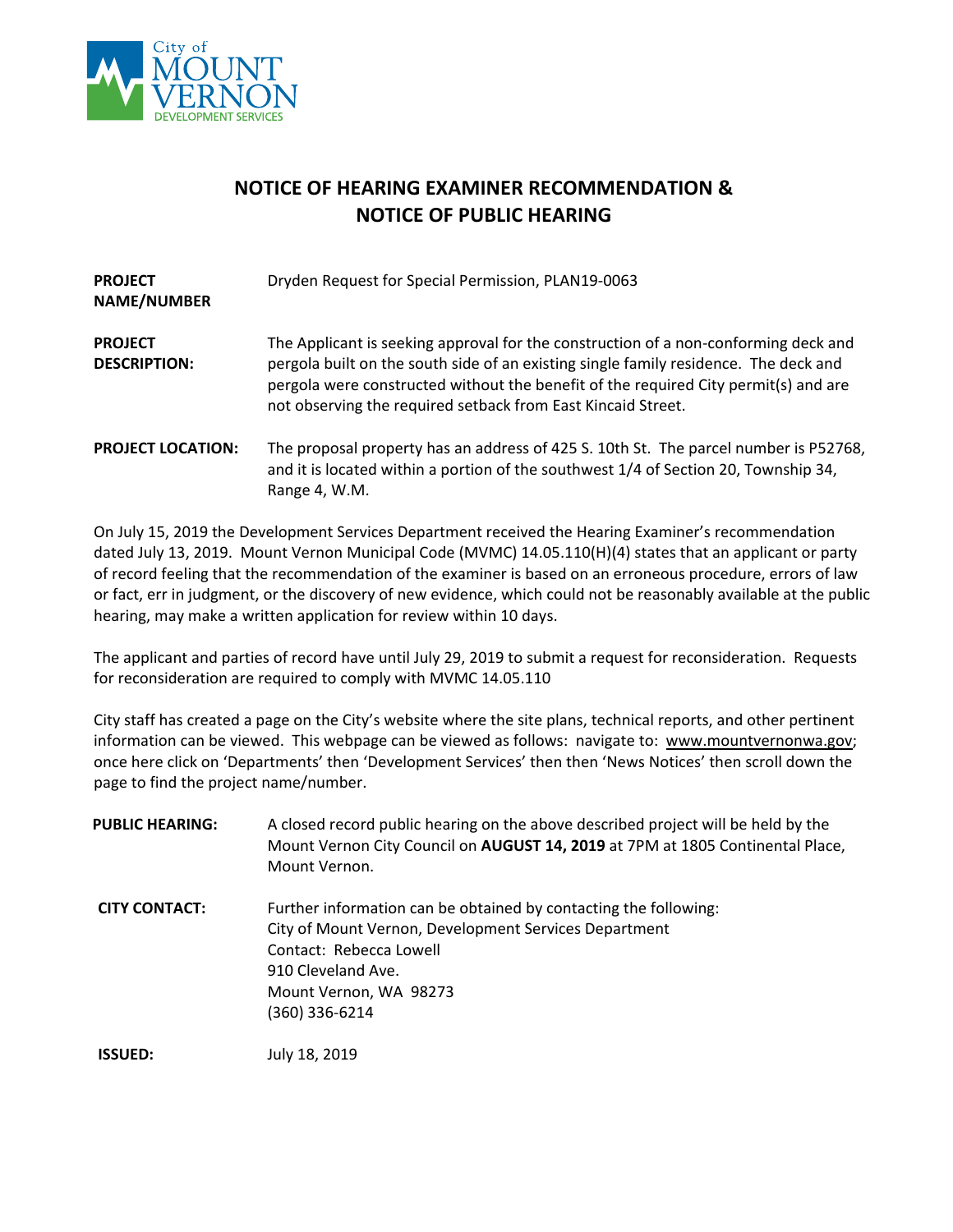| 1                   |                                                                                                                                                                                                                                                                                                                                                                                                                  |
|---------------------|------------------------------------------------------------------------------------------------------------------------------------------------------------------------------------------------------------------------------------------------------------------------------------------------------------------------------------------------------------------------------------------------------------------|
| $\overline{2}$      |                                                                                                                                                                                                                                                                                                                                                                                                                  |
| 3                   |                                                                                                                                                                                                                                                                                                                                                                                                                  |
| $\overline{4}$      | <b>BEFORE THE HEARING EXAMINER FOR THE CITY OF</b><br><b>MOUNT VERNON</b>                                                                                                                                                                                                                                                                                                                                        |
| 5                   | Phil Olbrechts, Hearing Examiner                                                                                                                                                                                                                                                                                                                                                                                 |
| 6                   | RE: Joel and Andrea Dryden                                                                                                                                                                                                                                                                                                                                                                                       |
| $\overline{7}$<br>8 | <b>FINDINGS OF FACT, CONCLUSIONS</b><br>OF LAW AND RECOMMENDATION<br><b>Special Permission</b>                                                                                                                                                                                                                                                                                                                   |
| 9                   |                                                                                                                                                                                                                                                                                                                                                                                                                  |
| 10                  | <b>INTRODUCTION</b>                                                                                                                                                                                                                                                                                                                                                                                              |
| 11                  | The Drydens request approval of a "special permission" request for a deck and                                                                                                                                                                                                                                                                                                                                    |
| 12                  | pergola they've already built into the front yard setback of their nonconforming single<br>family residence located at $425$ S. $10th$ Street. The deck extends all the way into                                                                                                                                                                                                                                 |
| 13                  | adjoining right of way. The "special permission" process sets criteria for the                                                                                                                                                                                                                                                                                                                                   |
| 14                  | approval of expansion of nonconforming structures <sup>1</sup> . The "structure" subject to the<br>"special permission" application is their single-family residence that is<br>nonconforming because it encroaches nine feet into the applicable 20 foot front yard                                                                                                                                             |
| 15                  | setback.                                                                                                                                                                                                                                                                                                                                                                                                         |
| 16                  | It is recommended that the Council deny the request. MVMC 17.102.020B only                                                                                                                                                                                                                                                                                                                                       |
| 17                  | authorizes expansions of nonconforming structures if the entire structure is brought<br>into conformance with current zoning standards. For this application, not only will                                                                                                                                                                                                                                      |
| 18                  | the nine foot encroachment into the setback still remain if the deck is approved, the<br>deck itself will increase that encroachment by another eleven feet. The only way the                                                                                                                                                                                                                                    |
| 19                  | Drydens can have the encroachment the request authorized is through a variance of<br>both MVMC 17.102.020B and the front yard setback variance. Approval of such a                                                                                                                                                                                                                                               |
| 20                  | variance would be very difficult to justify in most situations, but in any event no such                                                                                                                                                                                                                                                                                                                         |
| 21                  | variance application has been filed so the City Council has no option but to deny the<br>special permission application.                                                                                                                                                                                                                                                                                         |
| 22                  | The law is easy to apply in this case. There is no legal basis for approval. The facts                                                                                                                                                                                                                                                                                                                           |
| 23<br>24            | are mostly clear as well, but they are very hard facts. A close review of the summary<br>of testimony below and the findings of fact will show that the Drydens deck has been                                                                                                                                                                                                                                    |
| 25                  | A nonconforming structure is a structure that complied with zoning standards when built but<br>subsequently failed to conform with applicable zoning standards due to changes in those standards. It<br>is uncontested in this proceeding that the single-family home conformed to setback standards when<br>built and only became nonconforming due to the subsequent adoption of a 20 foot front yard setback. |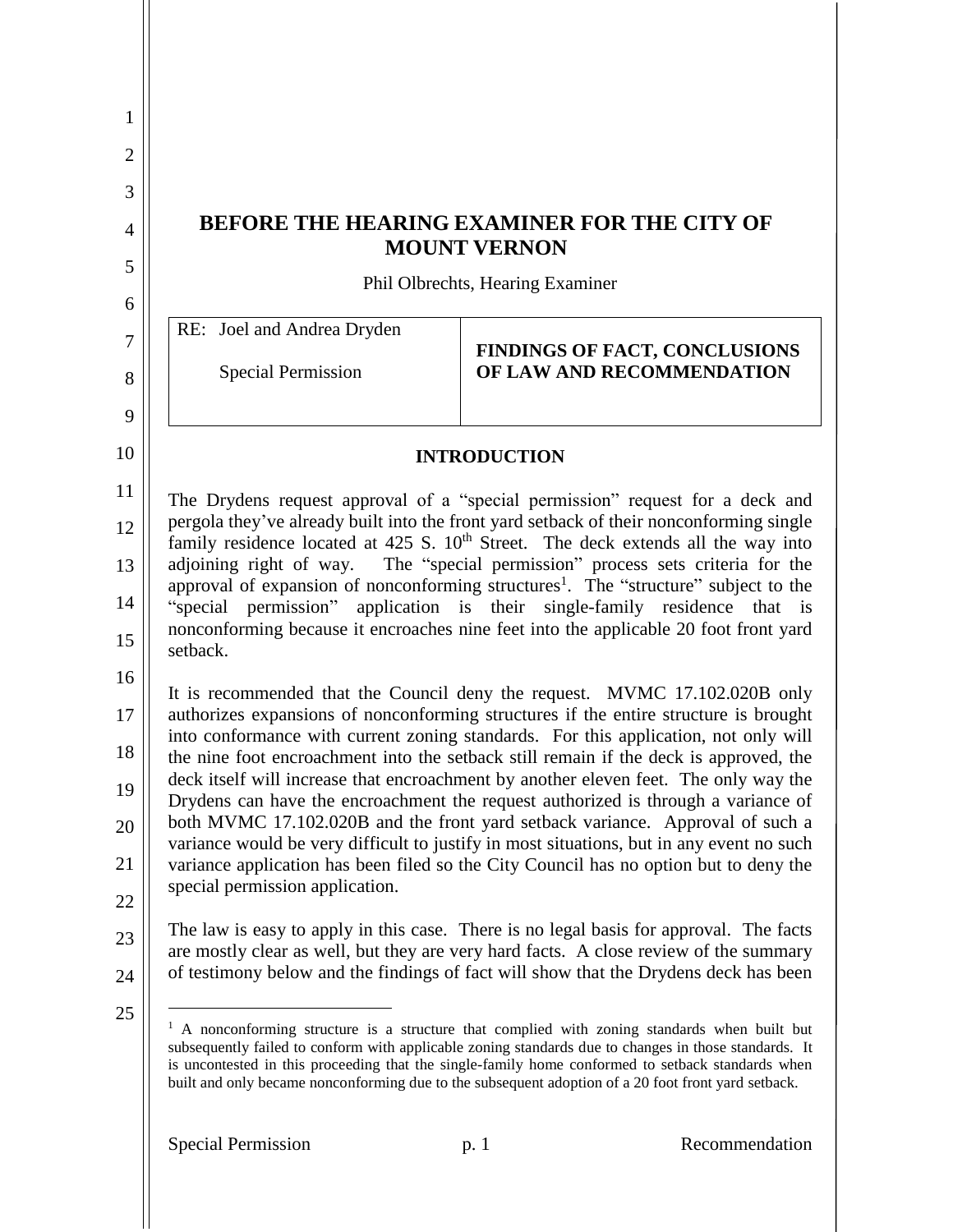1 2 3 4 5 6 7 8 part of a successful effort to rehabilitate a dilapidated home in a manner that has not only benefitted the Dryden's property but their neighborhood as well. The Drydens presented a petition signed by over 40 of their neighbors attesting to the fact that the deck does not adversely affect the enjoyment of their own property. Numerous neighbors took the time to come to City Hall for a morning hearing to testify in support of the deck and to point out that the deck is a community resource that is used as a gathering place for neighbors to stop and talk and children to play. The Drydens and some neighbors also testified that most if not all neighboring properties also had nonconforming structures. The Dryden's home is in a neighborhood several decades old with numerous properties that may not comply with current zoning standards. The Fire Marshal even wrote a letter opining that the proposed setback encroachment would not create any problems for emergency access. Pictures of the deck also reveal several feet of separation between the travelled portion of the roadway and the adjoining sidewalk.

9 10 11 12 13 14 15 Setting aside the MVMC 17.102.020B issue, the Drydens made a very compelling case that they comply with the review criteria for special permission approval. However, the one issue they arguably could not overcome is the precedential impact of approving the request. If the Dryden request is approved, numerous other property owners seeking to maximize the development of their small lots will also approach City hall with similarly creative reasons why they should be authorized to construct their deck/gazebo/patio/tool shed etc. into the outermost edges of their front yard setbacks. That scenario easily could occur and result in significant adverse aesthetic impacts. Given the subjective and somewhat questionable basis for approval of the Drydens' request for approval, the integrity of the City Council's front yard setback standards could be undermined if this request is approved.

16 17 18 19 20 21 22 23 24 25 Even if the Council were to approve the special permission application, the Drydens still wouldn't be authorized to construct the deck. That's because nothing in the special permission standards suggests that approval of a special permission application exempts a project from variance review. A special permission only authorizes expansion of a nonconforming use. It doesn't authorize more violations of the zoning code. A special permission gives the City an opportunity to assess the impacts of the expansion of a nonconforming use on neighboring properties, whether or not additional zoning code violations are proposed. For example, if the Drydens had built the deck in their back yard in a manner that complied with applicable setback standards, a special permission permit would still be required but there would be no need for the variance. In this situation the Drydens are proposing both an expansion of a nonconforming use and a front setback violation. Those two actions require two separate permits -- the special permission and the variance. Further, not only do the Drydens need a variance to the front yard setback for their deck, they also need a variance to MVMC 17.102.020B. If the City Council does approve the special permission application, it should be conditioned upon acquiring a variance.

The evidence presented so far as it would relate to a variance application shows that it would be challenging for the Dryden's to acquire variance approval. The staff report

Special Permission p. 2 Recommendation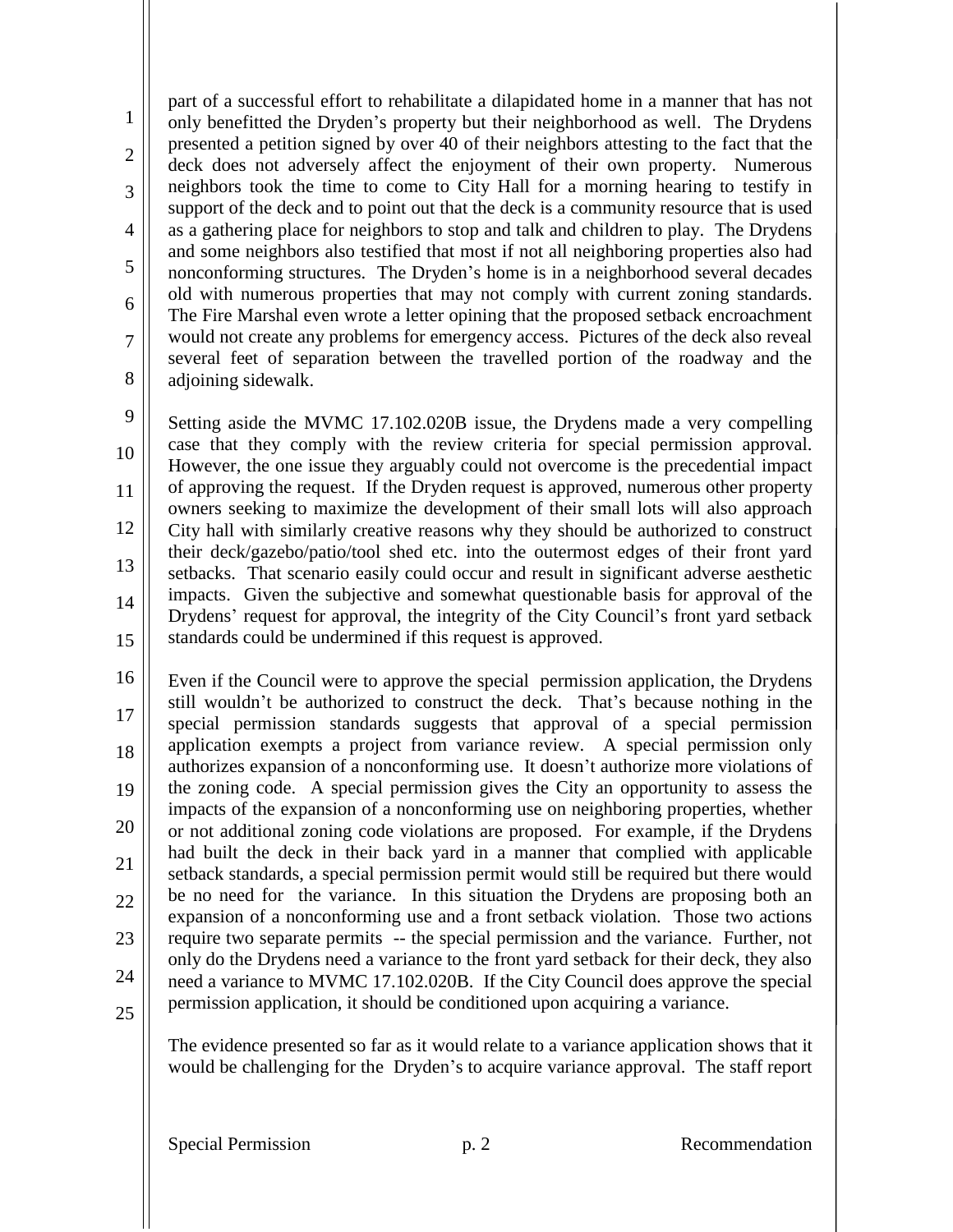1 2 3 4 5 6 7 8 9 does an excellent job outlining the reasons justifying front yard setbacks. In order to overcome the strong policy considerations that support adoption of front yard setbacks, in a variance application the Drydens would have to establish that unique circumstances applicable to their property justify a departure from these policy considerations. Establishing those circumstances is usually difficult and arguably cannot be based upon nonconforming properties in the surrounding neighborhood. Case law generally prohibits a comparison to other nonconforming uses to assess special circumstances. *See Ling v. Whatcom County Board of Adjustment,* 21 Wn. App. 497 (1978). The judicial reasoning for this conclusion is compelling – if a City amends its zoning code to depart from current development patterns, that objective can be seriously undermined if variance applicants are allowed to rely upon existing nonconforming development patterns to perpetuate it. At the same time however, there is case law that authorizes comparisons to nonconforming properties if those nonconformities are unique to a particular area. *See Sherwood v. Grant County*, 40 Wn. App. 496 (1985)

## **ORAL TESTIMONY**

11 12 13 14 15 Rebecca Lowell, Senior City of Mount Vernon planner, summarized the staff report. In response to examiner questions, Ms. Lowell acknowledged that the Applicants would also need a variance to encroach into the front yard setback and that it was equally unlikely they could acquire variance approval. Ms. Lowell also clarified that the Code does allow decks to extend six feet into front yard setbacks and that if this exception were found applicable it would still necessitate removal of about five feet of the deck. But the front yard setback is nonconforming to start with, so arguably even a six-foot additional encroachment wouldn't be allowed. She further clarified that the house itself encroaches into the front yard setback as shown in Ex. 3.

16

10

17 18 19 20 21 22 23 24 25 Andrea Dryden, Applicant, is a registered nurse and her husband is a forester. She and her husband purchased their home in the spring of 2017. She and her husband are not from the area and came from Indiana about 11 years ago. They decided to make Mount Vernon their permanent home to raise their two children. They love their neighbours and spending evenings on their deck watching their children and those of others play outside while socializing with neighbours. When they purchased their home they were excited about improving it and immediately commenced several home improvement projects. They were not aware they needed permits, since they were just replacing existing structures. There was a dilapidated deck on the back side of the house that was unsafe for their children. When they demolished that deck they found that much of the wood had rotted and the underside of the deck was inhabited by rats. Prior to their purchase, the yard was overgrown with rats. The backyard fence was falling in sections and it was overgrown with ivy and blackberries and the blackberries were also growing into the adjoining alley. She had believed that her home improvements were helping the City by her contributions in rejuvenating her part of the neighbourhood. The new deck was built larger than the one it replaced to make more space for friends, family and neighbours. She and her husband were not aware of setbacks because so many neighbouring homes were nonconforming. They thought

Special Permission p. 3 Recommendation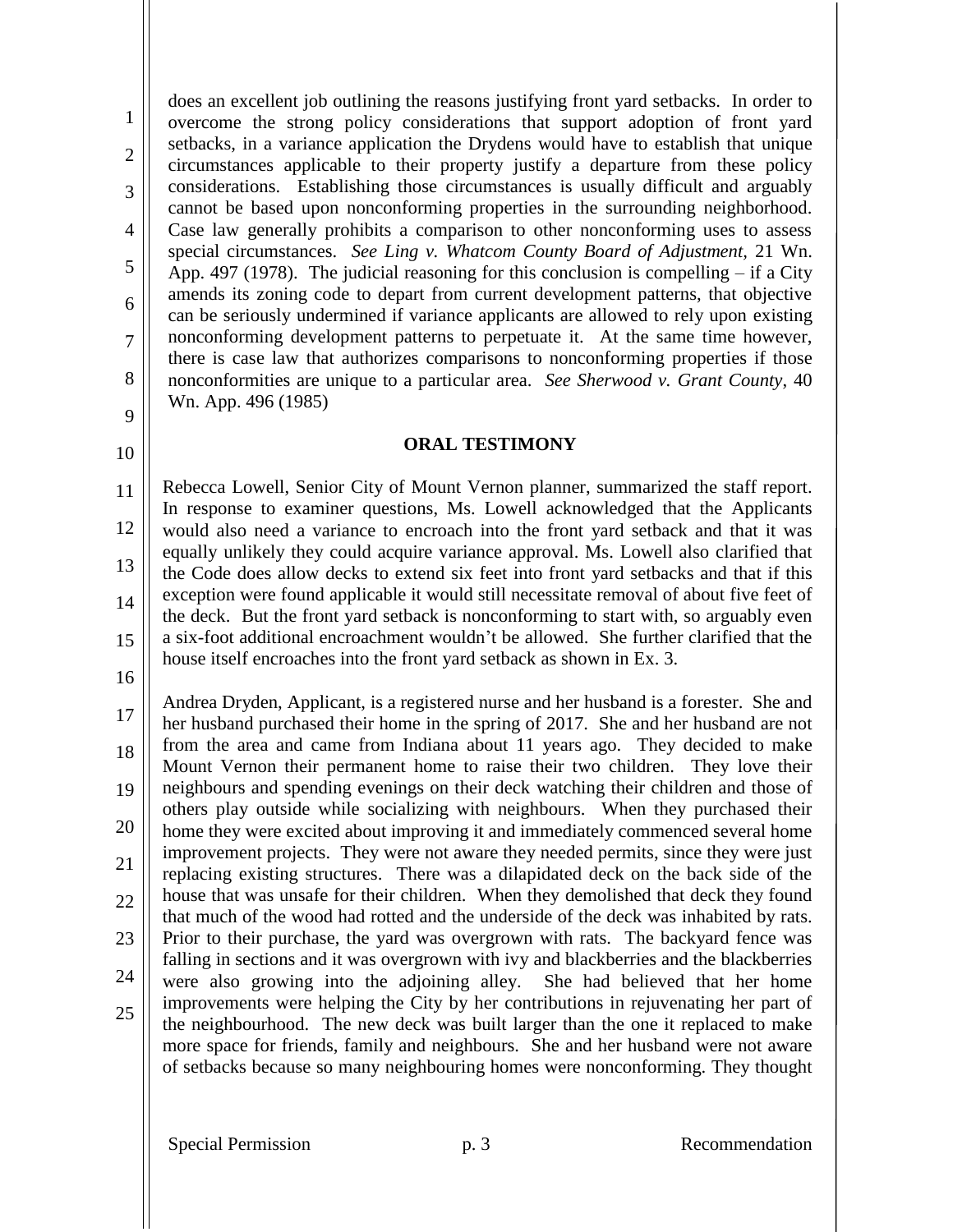1 2 3 4 the front end of the deck was a logical place to stop since it ends at the location of a cement retaining wall. The deck only overhangs eight inches into the right of way. They would be happy to remove the overhang if it created a hazard of any kind. No other structure in their vicinity meets current setback requirements. The Fire Marshal has written that he did not find any fire code violations or emergency response problems with the deck, thus indicating there are no safety concerns for their home or surrounding homes.

5 6 7 8 9 10 11 Ms. Dryden noted that MVMC 17.102.080 requires that the examiner recommend approval of the special permission application if the evidence establishes that the proposal will have no material adverse effect upon the enjoyment of the properties in the area. A letter was sent to the neighbours to find out if anyone had problems with the deck and only positive comments were received. According to city staff, no complaints have been lodged with the City over the deck. Neighbours have told them that their improvements have inspired them to make their own home improvements. Ms. Dryden also presented a poll that took less than two hours to put together that has 40 signatures from the homes closest to the Dryden residence in a two block radius in which the signators agreed with a statement that the deck did not have an adverse effect on the use of their property.

12 13 Ms. Dryden identified that none of the other lots in her area conform to the zoning street. She further noted that Kinkaid is a dead-end street 100 feet west of their property.

14

15 In responses to examiner questions, Mr. Dryden acknowledged that the new deck is quite a bit larger than the replaced deck. The replaced deck was 4x6 feet. The new deck is about 200 square feet.

16

17 18 Mr. Dryden referenced a photograph that showed that other neighbour encroachments into the front yard setback were far more obstructive than the deck. The photo also shows that Kinkaid is a dead-end street with I5 beyond and no one is going to extend Kinkaid into a trestle that goes over I5.

19

20 21 22 23 24 25 Mr. Dryden stated he never thought that Mount Vernon would go after such a benign project. All properties in the neighbourhood are nonconforming. Mr. Dryden referenced the staff report finding for subsection A of the special permission criteria that the 0-foot setback is not consistent with surrounding development patterns. Mr. Dryden referenced back to the Ex. 9 photo and an aerial photo that shows fences, rock walls, garages and other encroachments for properties such as 801 and 802 S.  $9<sup>th</sup>$  St., 416 S.  $10<sup>th</sup>$  St. The deck does not create "overcrowding" as referenced in the staff report. The deck does not encroach into a safe clearance zone given that there is far more space on their property for contractor access than most other neighbourhood properties. The project does not encroach into "light and air" as referenced in the staff report. This makes no sense – the sun comes from the south and their home is on the north side. There's no impact on light and air. As to safety from fire – the fire marshal has written in Ex. 4e that there is no safety concern. The petition, Ex. 10,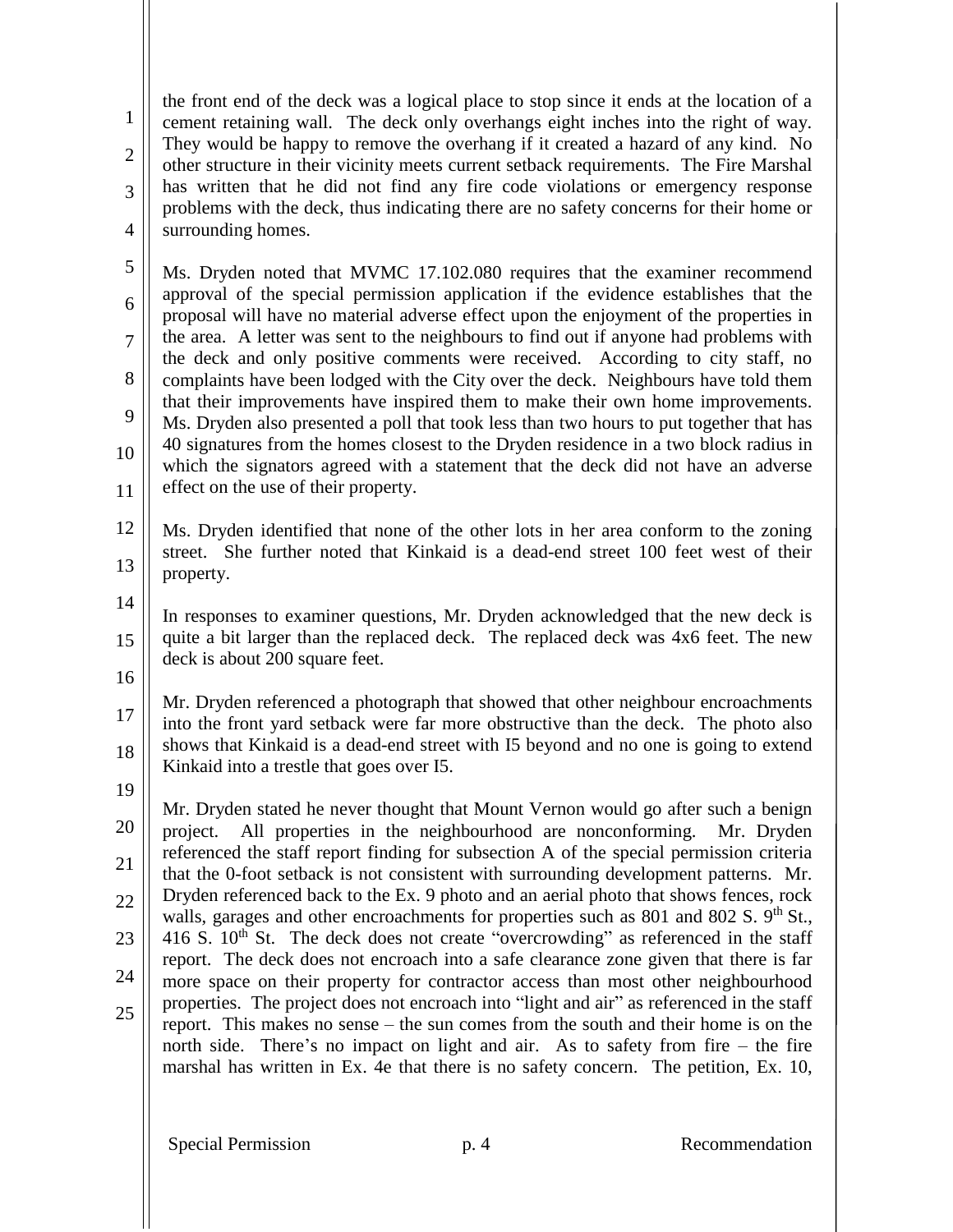contradicts the staff finding that the deck has a material adverse effect on adjoining properties.

2

3

4

5

1

Mr. Dryden noted that staff had suggested they could bring the deck into conformance by removing six feet of the deck. He acknowledged that was feasible but completely unnecessary. The whole deck would have to be cut off. Support beams would have to be moved back. You might as well tear the whole deck down and rebuild it. The deck has been in place for two years. The deck was built on June 16, 2017. There's no benefit to removing the deck.

- 6 7 8 9 10 11 Mark Johnson, neighbour, living at  $402 \text{ S}$ .  $10^{\text{th}}$ , said the first time he went into the Dryden house was in 1954. He's lived in his house for 40 years. He's spent considerable time maintaining the alley next to the Dryden property, removing noxious weeds, thistles and blackberries. Before the Drydens moved in the backyard was dishevelled, was not maintained, the fence was falling over, it was full of blackberries and noxious weeds. The Dryden improvements have enhanced the neighbourhood, providing a venue for neighbours and children to gather. Mr. Johnson emphasized the nonconforming status of surrounding homes. His own garage is nonconforming.
	- 12 13 Gene Johnson noted that it's nice to see the Drydens and other neighbours on the Dryden deck when driving down  $10<sup>th</sup>$  St.
	- 14 15 16 17 18 Mary Whitten, neighbour, lives directly across the street from the Drydens on 424. She thinks its lovely how the Drydens have improved their home. People like the neighbourhood because each house is different. She recently sold her house at 424 but bought another house in the same neighbourhood because she loves its character. One of the reasons her 424 house sold was because the Drydens crossed the street and talked to the potential buyers and made the neighbourhood sound appealing to young families. The City shouldn't make the neighbourhood look like a difficult place to live for young families because of over-restrictive development regulations. None of the properties conform to the zoning code.
	- 19
	- 20 Charles Carpenter lives has been at his residence at 412 for six years. The neighbourhood has several families with children. People enjoy the Dryden deck.
	- 21 22 Eric Johnson used to live on South  $10<sup>th</sup>$ . He's had to live next to a drug house for years. So, he's interested to see how planners are making it easier for people to make neighbourhoods more liveable.
	- 23
	- 24 25 In rebuttal, Ms. Lowell noted that the deck nonconformance was brought to the attention of the City by the Skagit County Assessor. The Assessor's Office believed there was a dwelling unit being built into the on-site garage. The City isn't looking for violations. But when the City gets complaints it's legally obligated to respond to them.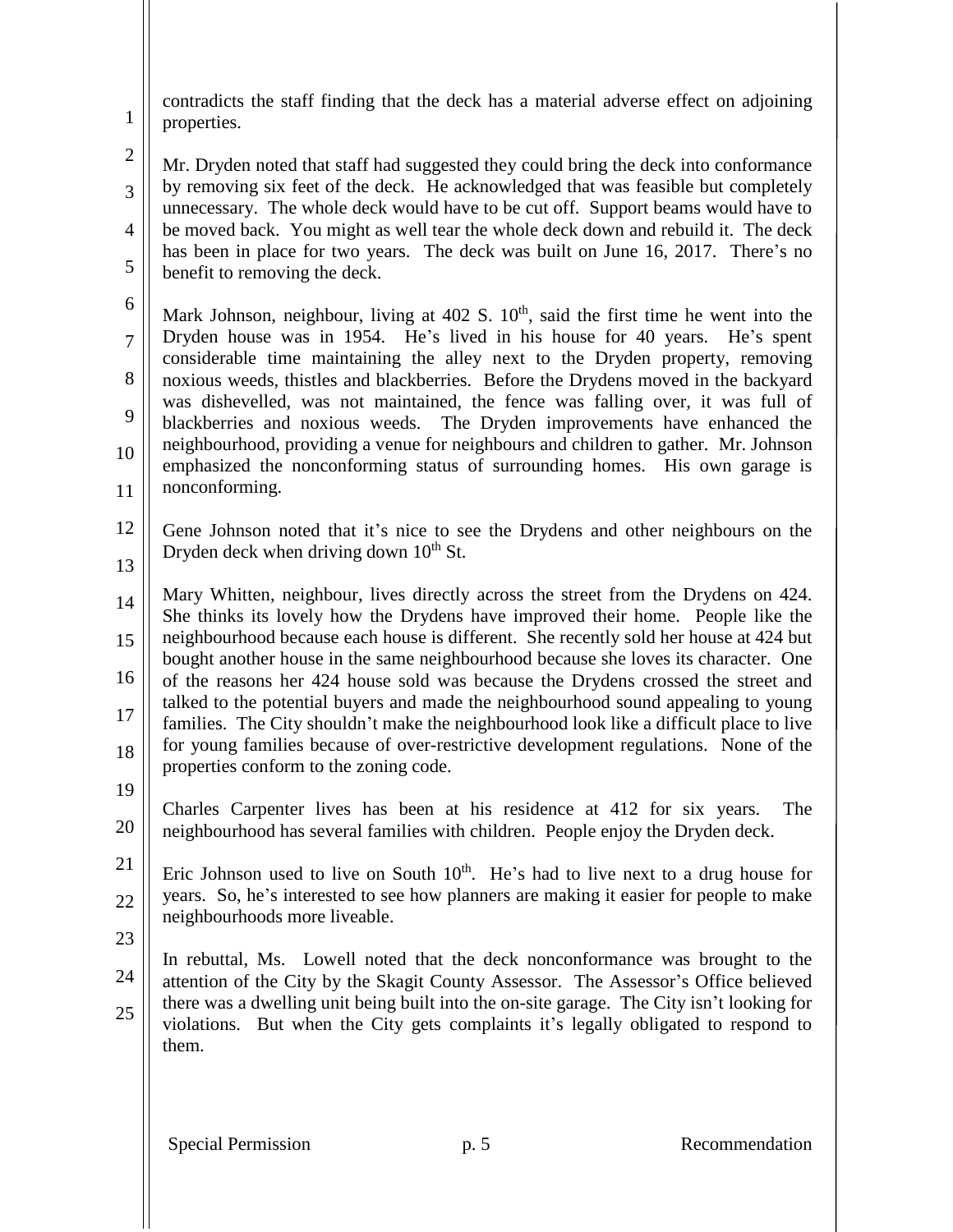| $\mathbf{1}$<br>$\overline{2}$<br>3 | In closing, Ms. Dryden said she and her husband were very excited about buying an<br>older home to fix it up and to make their neighbours part of their family. They<br>shouldn't have to tear down a deck that the fire marshal believes is not a safety hazard.<br>She and her husband truly didn't know permits were required and based on<br>surrounding development they had no basis to believe that their development was<br>nonconforming. |
|-------------------------------------|----------------------------------------------------------------------------------------------------------------------------------------------------------------------------------------------------------------------------------------------------------------------------------------------------------------------------------------------------------------------------------------------------------------------------------------------------|
| $\overline{4}$<br>$\mathfrak{S}$    | Mr. Dryden noted that there must be some way to allow the deck to remain. The City<br>has resolved bigger problems.                                                                                                                                                                                                                                                                                                                                |
| 6<br>$\boldsymbol{7}$               | Chris Philips, Development Services Director, noted that City code enforcement didn't<br>bring up the deck issue, it was raised by the Skagit County Assessor's Office.                                                                                                                                                                                                                                                                            |
| 8                                   | <b>EXHIBITS</b>                                                                                                                                                                                                                                                                                                                                                                                                                                    |
| 9<br>10                             | Exhibits 1-5 identified at page 3 of the June 17 2019 staff report were admitted into<br>the record during the June 27, 2019 hearing. The following documents were also<br>admitted during the hearing:                                                                                                                                                                                                                                            |
| 11                                  |                                                                                                                                                                                                                                                                                                                                                                                                                                                    |
| 12                                  | 5c Comment letter from Catheryn Gilbert/Worley dated June 25, 2019<br>6. Staff Report                                                                                                                                                                                                                                                                                                                                                              |
| 13                                  | 7. Sign in sheet.<br>8. June 17, 2019 staff report.                                                                                                                                                                                                                                                                                                                                                                                                |
| 14                                  | 9. 8x11 Dryden photo of neighborhood                                                                                                                                                                                                                                                                                                                                                                                                               |
| 15                                  | 10. Dryden Petition                                                                                                                                                                                                                                                                                                                                                                                                                                |
| 16                                  | <b>FINDINGS OF FACT</b><br>Procedural:                                                                                                                                                                                                                                                                                                                                                                                                             |
| 17                                  |                                                                                                                                                                                                                                                                                                                                                                                                                                                    |
| 18                                  | Applicant. Joel and Andrea Dryden, 425 S. 10 <sup>th</sup> St., Mount Vernon, WA<br>1.<br>98274.                                                                                                                                                                                                                                                                                                                                                   |
| 19                                  | Hearing. A hearing for the special permission application was held on<br>2.                                                                                                                                                                                                                                                                                                                                                                        |
| 20                                  | June 27, 2019 in the planning conference room at the Mount Vernon City Hall.                                                                                                                                                                                                                                                                                                                                                                       |
| 21                                  | <b>Substantive:</b>                                                                                                                                                                                                                                                                                                                                                                                                                                |
| 22                                  | 3.<br>Site/Proposal Description. The Applicant requests approval of a "special"                                                                                                                                                                                                                                                                                                                                                                    |
| 23                                  | permission" request to build a deck in the front yard of a single family residence<br>located at all 425 S. 10th Street all the way into adjoining right of way in violation of                                                                                                                                                                                                                                                                    |
| 24                                  | applicable front yard setback requirements. The house is nonconforming because it                                                                                                                                                                                                                                                                                                                                                                  |
| 25                                  | encroaches nine feet into the twenty foot setback. A photograph of the deck (shown<br>on the right side of the road), admitted as Exhibit 9, is pasted below:                                                                                                                                                                                                                                                                                      |
|                                     | <b>Special Permission</b><br>Recommendation<br>p. 6                                                                                                                                                                                                                                                                                                                                                                                                |
|                                     |                                                                                                                                                                                                                                                                                                                                                                                                                                                    |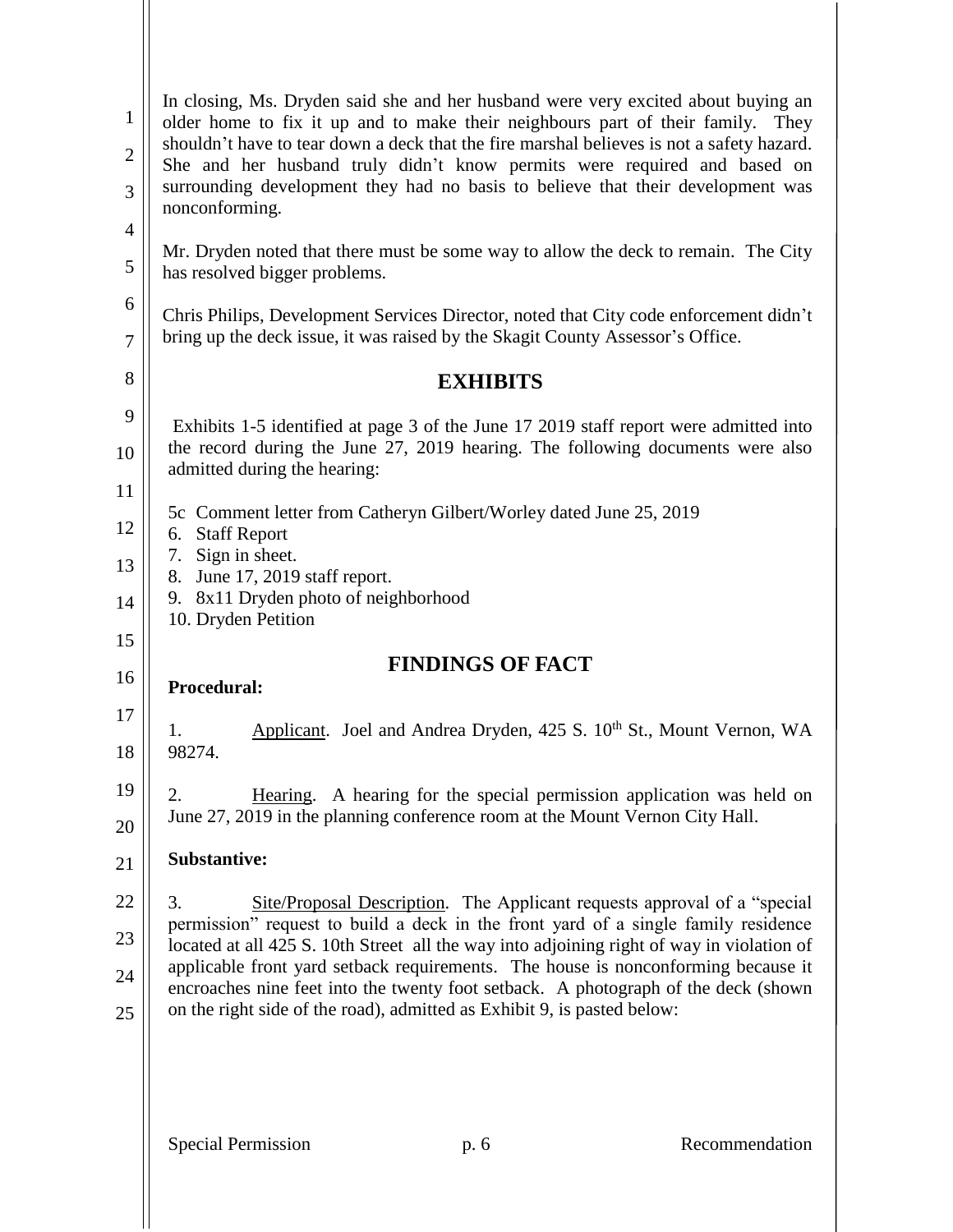

4. Characteristics of the Area. Surrounding uses are single-family residential. According to neighbors, all lots are nonconforming for one reason or another. Examples of alleged nonconformities includes a garage, a rockery and a fence. The picture below, appropriated from the staff report, shows the Dryden's home designated with a red square. The aerial was taken before the Dryden's built the deck that is the subject of this special permission application.

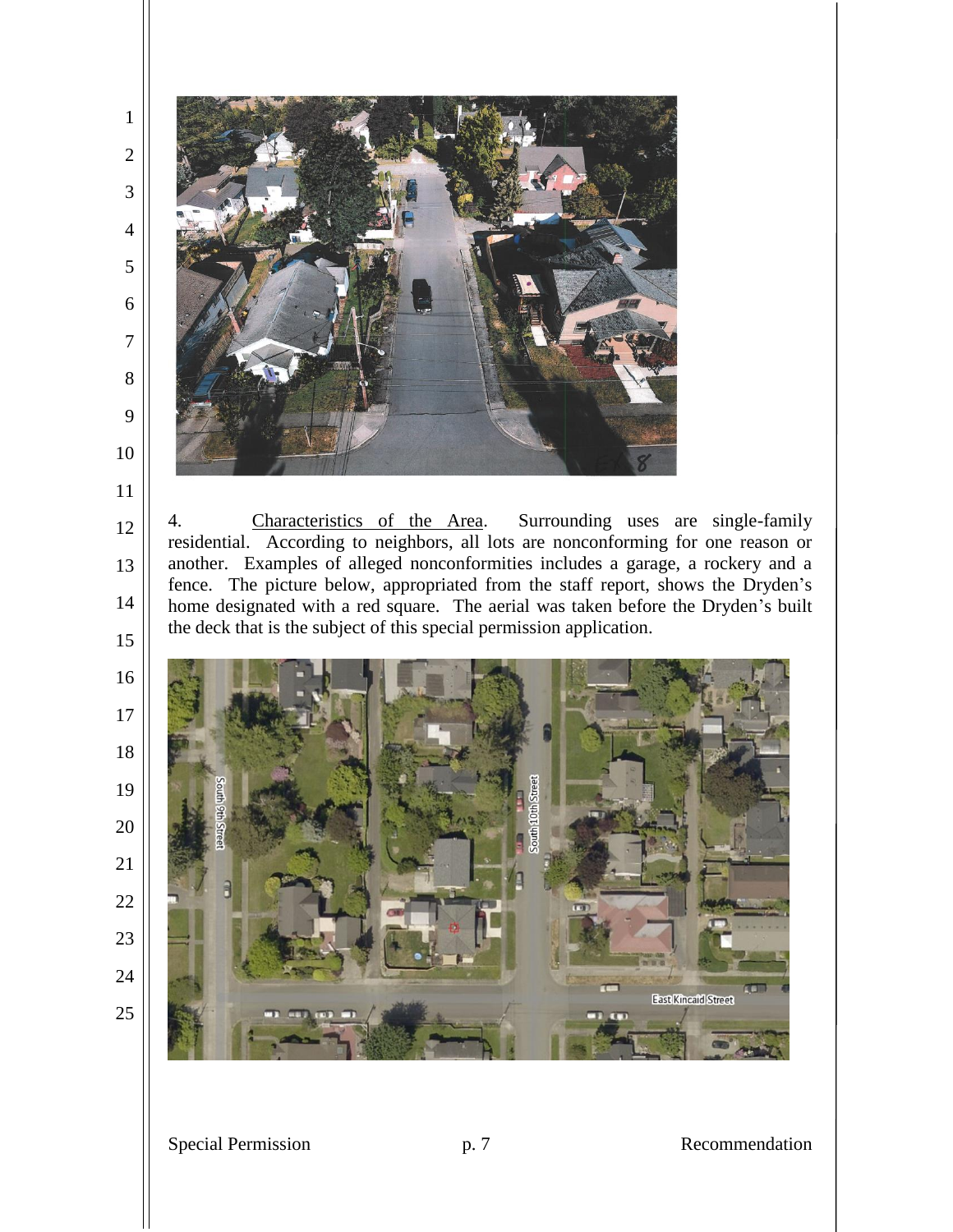- 1 2 3 5. Adverse Impacts. There are no clearly discernable significant adverse impacts associated with the proposal except for its precedential impact. Pertinent impacts area addressed separately as follows:
	- A. The most significant potential impact is arguably impediment to emergency response as asserted in the staff report. However, the City's fire marshal in Ex. 4e stated that "*I do not find any fire code violations or impacts that would create an issue for fire response*." The Mount Vernon Fire Marshal is the only expert on emergency response who testified about response impacts, so his opinion is considered determinative and the deck is not found to impede emergency response.
	- B. Compatibility (preventing overcrowding of land; providing for adequate passage of light and air; effect on appearance and use of area). The deck by itself is not found to create significant compatibility impacts. However, as a precedent, approval of the deck would likely create significant compatibility impacts.

11 12 13 14 15 16 17 The staff report asserts that the deck is not consistent with the surrounding development pattern. The Drydens and their neighbors testified about alleged nonconforming structures such as a fence, wall and garage. Without more information it isn't possible to make a very accurate determination whether most of these structures are in fact nonconforming. City development standards authorize fences and retaining walls in setback areas and there are setback exceptions for garages as well. See Chapter 17.99 MVMC and MVMC 17.78.040. A review of the photographs of this recommendation supports the staff position in that other than fences (which are authorized), there is overall a consistent wide separation between single-family homes and associated right of way.

- 18 19 20 21 22 Arguably pertinent benefits of the proposed deck are that it is part of a rehabilitation project for a dilapidated single-family home and that the deck serves as a community resource. As testified by the Drydens and neighbors, the Drydens' deck project was part of a series of improvements to replace a deteriorating deck from the back yard of the property and to clean up an overgrown yard area. The rehabilitative value of the deck is ultimately highly questionable, since the Drydens' could have rehabilitated their home without a front yard setback encroaching into City right of way.
- 23

24

25

4

5

6

7

8

9

10

As testified by a couple neighbors, the deck also serves as a community gathering place for adults and children and its visibility in that function helps create a sense of community. However, there is no guaranty that the Drydens will remain in their current residence for any set period of time and no guaranty that they will always have the time or inclination to maintain their deck as a neighborhood resource.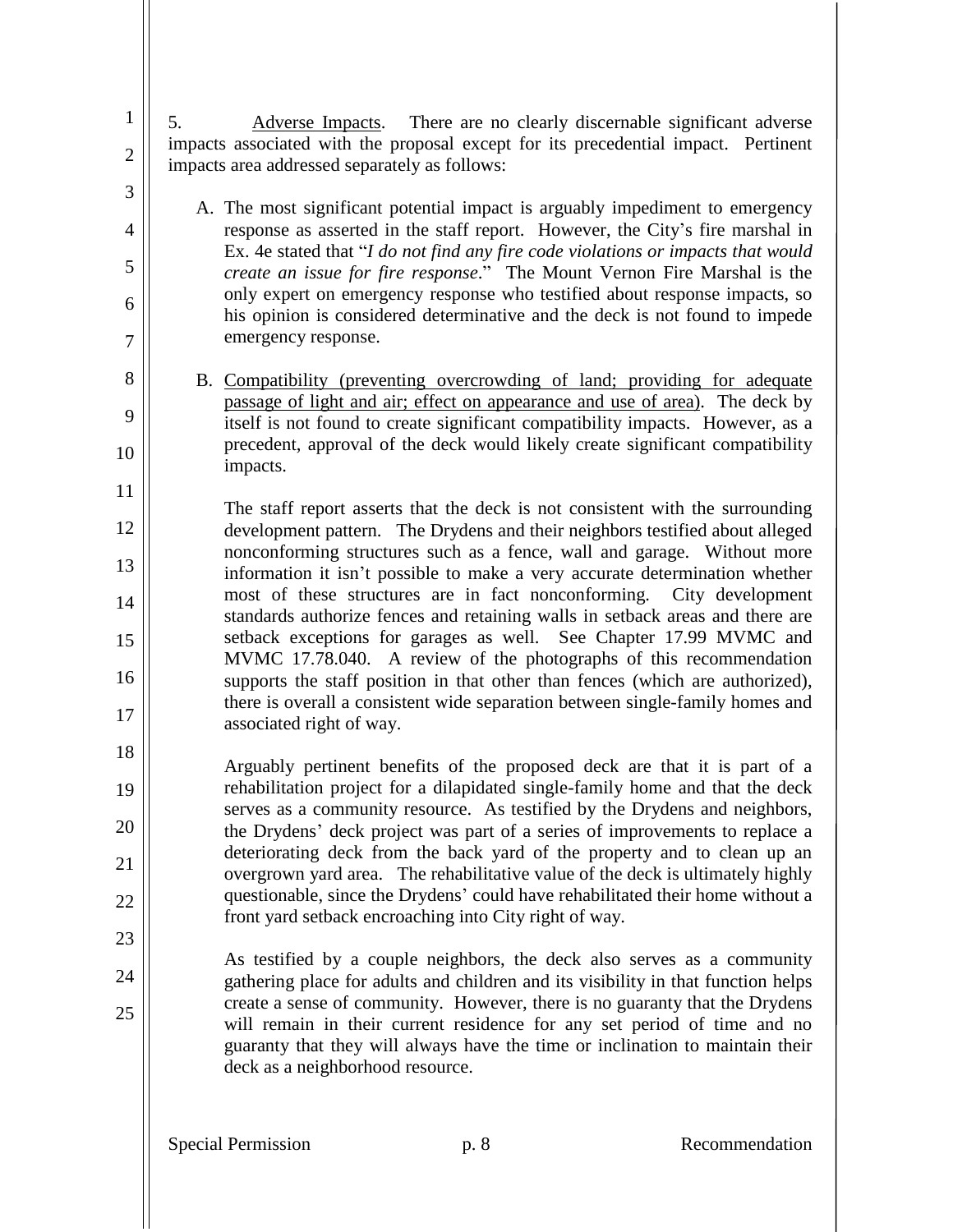| $\mathbf 1$<br>$\overline{2}$<br>3<br>$\overline{4}$<br>5<br>6 |                                                                                                                                                                                                                                                   | Overall, the negative precedential impacts of approval outweigh the positive<br>appearance and compatibility benefits of the Dryden deck. The reasons for<br>approving the Dryden deck vis-a-vie rehabilitation and community resource<br>benefits are highly subjective. Given the small lots of the surrounding area,<br>there is plenty of incentive for other homeowners to maximize the<br>development potential of their lots by citing similar creative reasons for<br>approval. The result very well could be a series of decks, gazebos, patios etc.<br>all abutting public right of way up and down the streets of the Dryden<br>neighborhood. Such a scenario would most likely create overcrowding and<br>adversely affect aesthetics in a significant manner. |                                                         |                |
|----------------------------------------------------------------|---------------------------------------------------------------------------------------------------------------------------------------------------------------------------------------------------------------------------------------------------|----------------------------------------------------------------------------------------------------------------------------------------------------------------------------------------------------------------------------------------------------------------------------------------------------------------------------------------------------------------------------------------------------------------------------------------------------------------------------------------------------------------------------------------------------------------------------------------------------------------------------------------------------------------------------------------------------------------------------------------------------------------------------|---------------------------------------------------------|----------------|
| $\boldsymbol{7}$                                               |                                                                                                                                                                                                                                                   |                                                                                                                                                                                                                                                                                                                                                                                                                                                                                                                                                                                                                                                                                                                                                                            |                                                         |                |
| 8                                                              |                                                                                                                                                                                                                                                   | C. Utility Work. The staff report asserts that the deck reduces clearance area for<br>utility or similar public work. That is certainly an issue with the eight inches                                                                                                                                                                                                                                                                                                                                                                                                                                                                                                                                                                                                     |                                                         |                |
| 9                                                              |                                                                                                                                                                                                                                                   | of deck extending into the right of way. Unquestionably, the City can require<br>the Drydens to remove their eight inch encroachment in City right of way and                                                                                                                                                                                                                                                                                                                                                                                                                                                                                                                                                                                                              |                                                         |                |
| 10                                                             |                                                                                                                                                                                                                                                   | can do so at any time that space is necessary for public work. Beyond that<br>eight inches, however, the City has no right to expect the Dryden's to limit                                                                                                                                                                                                                                                                                                                                                                                                                                                                                                                                                                                                                 |                                                         |                |
| 11                                                             |                                                                                                                                                                                                                                                   | development on their property solely to accommodate public development                                                                                                                                                                                                                                                                                                                                                                                                                                                                                                                                                                                                                                                                                                     |                                                         |                |
| 12                                                             |                                                                                                                                                                                                                                                   | activities in the absence of a justly compensated construction easement or<br>similar device. For these reasons, impacts on potential utility or similar public                                                                                                                                                                                                                                                                                                                                                                                                                                                                                                                                                                                                            |                                                         |                |
| 13                                                             |                                                                                                                                                                                                                                                   | work are not considered significant.                                                                                                                                                                                                                                                                                                                                                                                                                                                                                                                                                                                                                                                                                                                                       |                                                         |                |
| 14                                                             |                                                                                                                                                                                                                                                   | D. Traffic. As acknowledged in the staff report, the proposal will not adversely<br>affect traffic.                                                                                                                                                                                                                                                                                                                                                                                                                                                                                                                                                                                                                                                                        |                                                         |                |
| 15<br>16                                                       |                                                                                                                                                                                                                                                   | E. Parking. As acknowledged in the staff report, the proposal does not take away<br>from any required parking on the project site.                                                                                                                                                                                                                                                                                                                                                                                                                                                                                                                                                                                                                                         |                                                         |                |
| 17                                                             |                                                                                                                                                                                                                                                   |                                                                                                                                                                                                                                                                                                                                                                                                                                                                                                                                                                                                                                                                                                                                                                            |                                                         |                |
| 18                                                             |                                                                                                                                                                                                                                                   | F. Economic Impact. The precedential impact of the proposal as identified in<br>Finding of Fact No. 5B could conceivably have a negative impact on property                                                                                                                                                                                                                                                                                                                                                                                                                                                                                                                                                                                                                |                                                         |                |
| 19<br>20                                                       |                                                                                                                                                                                                                                                   | values by reducing neighborhood desirability, but such impacts are too<br>speculative in the absence of pertinent data or expert opinion.                                                                                                                                                                                                                                                                                                                                                                                                                                                                                                                                                                                                                                  |                                                         |                |
|                                                                |                                                                                                                                                                                                                                                   |                                                                                                                                                                                                                                                                                                                                                                                                                                                                                                                                                                                                                                                                                                                                                                            | <b>CONCLUSIONS OF LAW</b>                               |                |
| 21                                                             | Procedural:                                                                                                                                                                                                                                       |                                                                                                                                                                                                                                                                                                                                                                                                                                                                                                                                                                                                                                                                                                                                                                            |                                                         |                |
| 22                                                             |                                                                                                                                                                                                                                                   |                                                                                                                                                                                                                                                                                                                                                                                                                                                                                                                                                                                                                                                                                                                                                                            |                                                         |                |
| 23                                                             | Authority of Hearing Examiner. The hearing examiner has authority to hold<br>Ι.<br>hearings and make recommendations to the City Council on requests for "special<br>permission" to expand nonconforming buildings and uses as authorized by MVMC |                                                                                                                                                                                                                                                                                                                                                                                                                                                                                                                                                                                                                                                                                                                                                                            |                                                         |                |
| 24                                                             | 17.102.030.                                                                                                                                                                                                                                       |                                                                                                                                                                                                                                                                                                                                                                                                                                                                                                                                                                                                                                                                                                                                                                            |                                                         |                |
| 25                                                             |                                                                                                                                                                                                                                                   | <b>Substantive:</b>                                                                                                                                                                                                                                                                                                                                                                                                                                                                                                                                                                                                                                                                                                                                                        |                                                         |                |
|                                                                |                                                                                                                                                                                                                                                   |                                                                                                                                                                                                                                                                                                                                                                                                                                                                                                                                                                                                                                                                                                                                                                            |                                                         |                |
|                                                                | 2.                                                                                                                                                                                                                                                |                                                                                                                                                                                                                                                                                                                                                                                                                                                                                                                                                                                                                                                                                                                                                                            | Zoning Designation. The project site is zoned R-1, 7.0. |                |
|                                                                |                                                                                                                                                                                                                                                   | <b>Special Permission</b>                                                                                                                                                                                                                                                                                                                                                                                                                                                                                                                                                                                                                                                                                                                                                  | p. 9                                                    | Recommendation |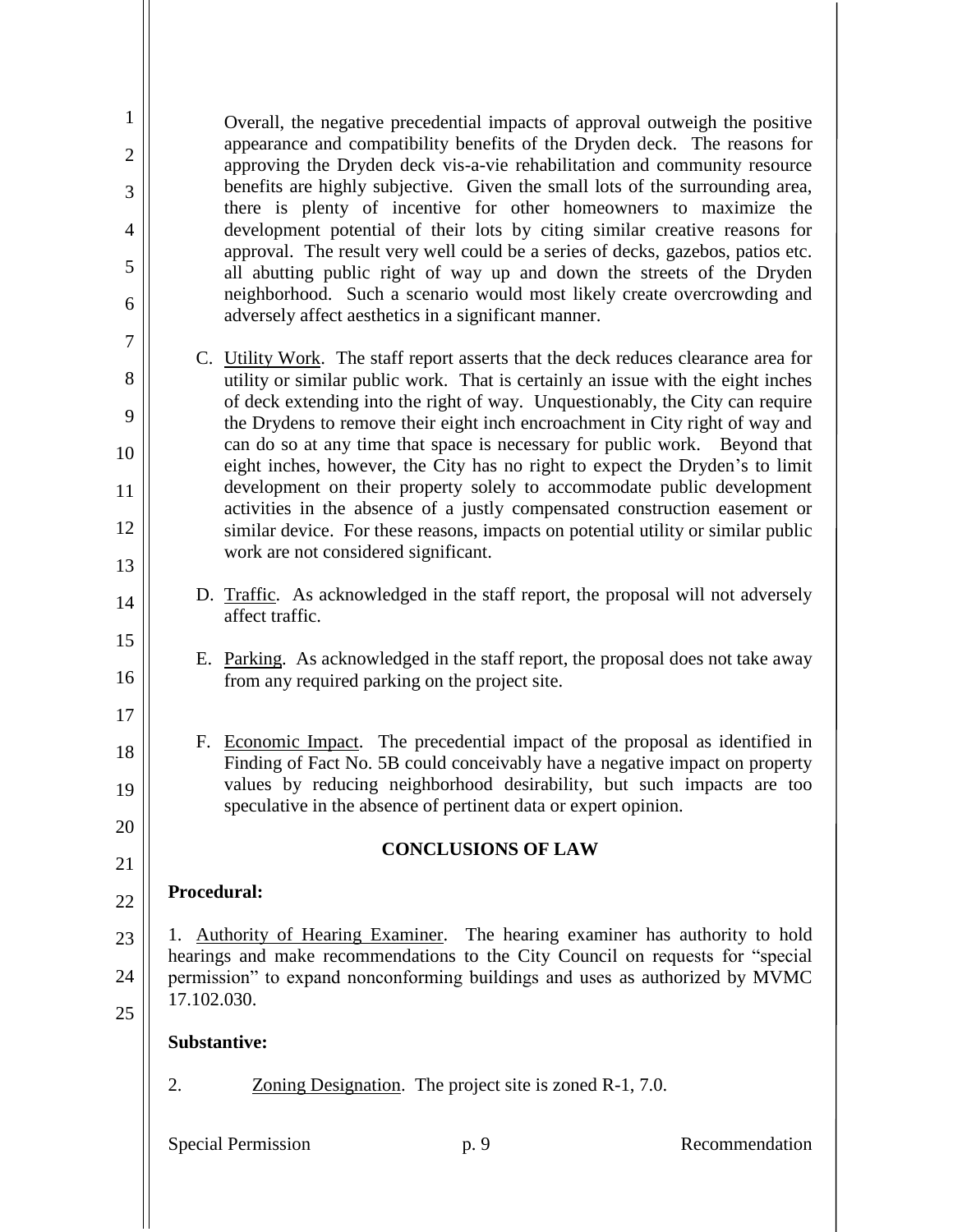| $\mathbf{1}$<br>$\overline{2}$<br>3 | Review Criteria. "Special permission" criteria are governed by MVMC<br>3.<br>17.102.070 and 17.102.080, which are quoted below in italics and applied through<br>corresponding conclusions of law. MVMC 17.102.070 lists factors to be considered<br>in evaluating compliance with MVMC 17.102.080.                                                                                                                                                                                                                                                                                                                                             |
|-------------------------------------|-------------------------------------------------------------------------------------------------------------------------------------------------------------------------------------------------------------------------------------------------------------------------------------------------------------------------------------------------------------------------------------------------------------------------------------------------------------------------------------------------------------------------------------------------------------------------------------------------------------------------------------------------|
| $\overline{4}$<br>5                 | <b>MVMC 17.102.070(A):</b> The effect of such enlargement, expansion or reconstruction<br>on the appearance and use of the area that might be affected;                                                                                                                                                                                                                                                                                                                                                                                                                                                                                         |
| 6                                   | 5. For the reason identified in Finding of Fact No. 5B, approval would create<br>significant adverse aesthetic impacts due to the precedential impact of approval.                                                                                                                                                                                                                                                                                                                                                                                                                                                                              |
| $\boldsymbol{7}$<br>8               | <b>MVMC 17.102.070(B):</b> The effect of the granting of such permit on traffic patterns<br>in the area;                                                                                                                                                                                                                                                                                                                                                                                                                                                                                                                                        |
| 9<br>10                             | 6. As determined in Finding of Fact No. 5D, the proposal will not create any<br>significant impacts to traffic.                                                                                                                                                                                                                                                                                                                                                                                                                                                                                                                                 |
| 11                                  | <b>MVMC</b> 17.102.070 $(C)$ : The adequacy of parking facilities provided or to be<br>provided;                                                                                                                                                                                                                                                                                                                                                                                                                                                                                                                                                |
| 12<br>13                            | 7. The proposal does not affect the adequacy of parking for the reasons identified in<br>Finding of Fact No. 5E.                                                                                                                                                                                                                                                                                                                                                                                                                                                                                                                                |
| 14<br>15                            | MVMC 17.102.070(D): The effect on adjacent and nearby property or the economic<br>effect of the proposed expansion, alteration or reconstruction on both the applicant<br>and the owners of property in the vicinity.                                                                                                                                                                                                                                                                                                                                                                                                                           |
| 16<br>17                            | 8. Adverse economic impacts are inconclusive for the reasons identified in Finding<br>of Fact No. 5F.                                                                                                                                                                                                                                                                                                                                                                                                                                                                                                                                           |
| 18<br>19<br>20<br>21<br>22          | MVMC 17.102.080 Approval of application - Procedure: If, after considering the<br>foregoing factors, the hearing examiner finds that the proposed alteration, expansion,<br>or reconstruction will not have a material adverse effect upon the use and enjoyment<br>of the properties within the area, which conform to the existing zoning, then and in<br>that event, the hearing examiner shall recommend issuance of a permit for such<br>alteration, expansion, or reconstruction and forward such to the city council for<br>approval or disapproval by majority vote. If approved by the city council, the permit<br>may then be issued. |
| 23<br>24<br>25                      | The criterion quoted above is not met. For the reasons identified in Finding of<br>9.<br>Fact No. 5B, it is determined that the proposal will have a significant adverse impact<br>on compatibility/aesthetics and therefore it cannot be found that the proposal will not<br>have a material adverse effect upon use and enjoyment.                                                                                                                                                                                                                                                                                                            |
|                                     | <b>Special Permission</b><br>p. 10<br>Recommendation                                                                                                                                                                                                                                                                                                                                                                                                                                                                                                                                                                                            |